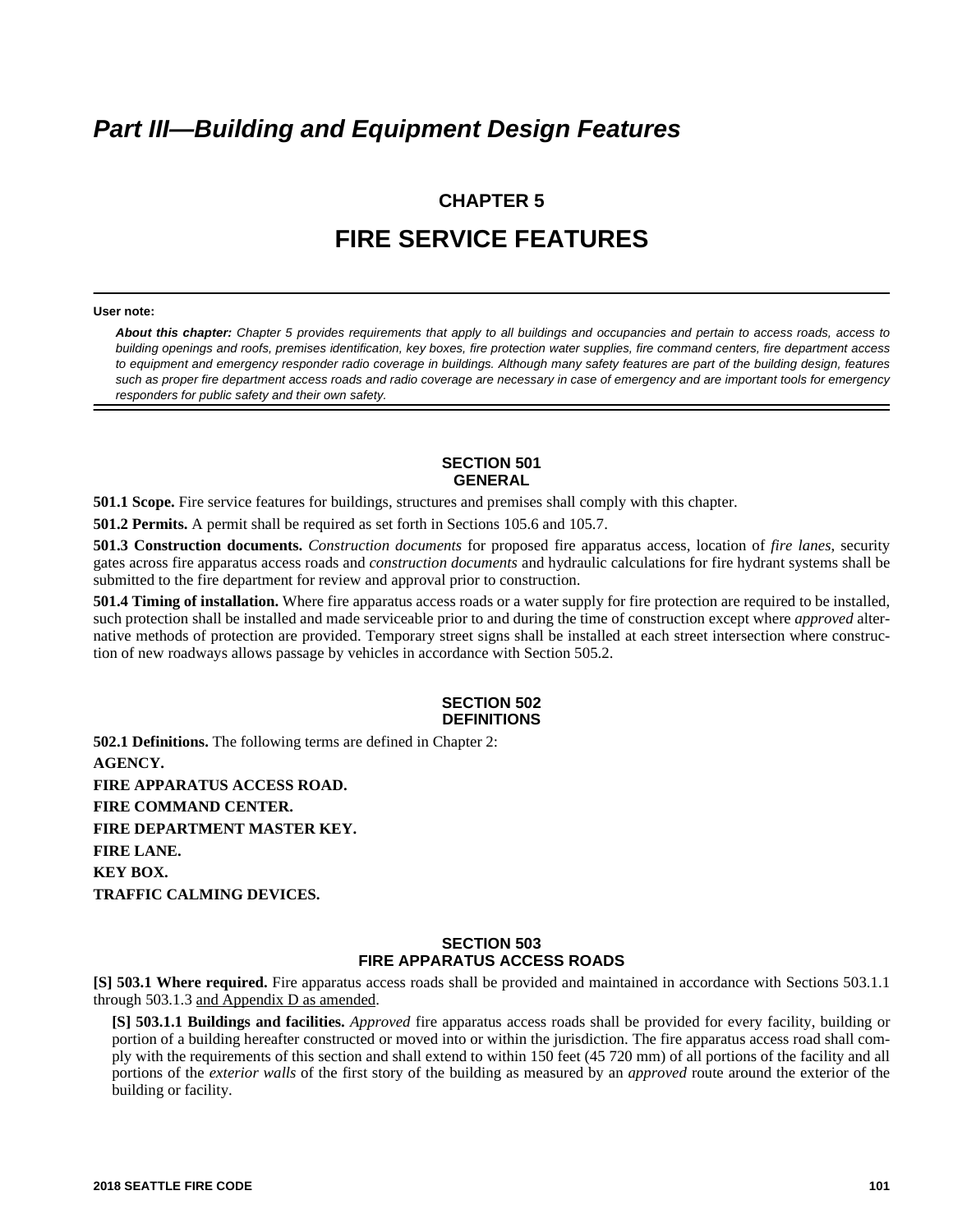#### **Exceptions:**

- 1. The *fire code official* is authorized to increase the dimension ((of 150 feet (45 720 mm))) where any of the following conditions occur:
	- 1.1. The distance may be increased to 375 feet when the building is equipped throughout with an *approved automatic sprinkler system* installed in accordance with Section 903.3.1.1 ((<sub>5</sub>) or 903.3.1.2. ((or 903.3.1.3.)) The distance may be increased to 500 feet for one- or two-family dwellings when the building is equipped with an *approved automatic sprinkler system* installed in accordance with Section 903.3.1.3.
	- 1.2. Fire apparatus access roads cannot be installed because of location on property, topography, waterways, nonnegotiable grades or other similar conditions, and an *approved* alternative means of fire protection is provided.
	- 1.3. ((There are not more than two Group R 3 or Group U occupancies.)) The distance may be increased to 200 feet for not more than two one- and two-family dwellings served by an access road. The access road can serve more than two dwellings, but only two are permitted to use the 200-foot distance.
	- 1.4 Where smoke detection monitored by a central station is provided throughout school portables exceeding the 150-foot distance.
- 2. Where approved by the *fire code official*, fire apparatus access roads shall be permitted to be exempted or modified for solar photovoltaic power generation facilities.

**503.1.2 Additional access.** The *fire code official* is authorized to require more than one fire apparatus access road based on the potential for impairment of a single road by vehicle congestion, condition of terrain, climatic conditions or other factors that could limit access.

**503.1.3 High-piled storage.** Fire department vehicle access to buildings used for *high-piled combustible storage* shall comply with the applicable provisions of Chapter 32.

**503.2 Specifications.** Fire apparatus access roads shall be installed and arranged in accordance with Sections 503.2.1 through 503.2.8.

**[S] 503.2.1 Dimensions.** Fire apparatus access roads shall have an unobstructed width of not less than 20 feet (6096 mm), exclusive of shoulders, except for *approved* security gates in accordance with Section 503.6, and an unobstructed vertical clearance of not less than  $((13 \text{ feet } 6 \text{ inches } (4115 \text{ mm})))$  14 feet  $(4267 \text{ mm})$ .

# **Exceptions:**

- 1. Access roads serving not more than two Group R-3 or U occupancies shall have an unobstructed width of not less than 12 feet.
- 2. Public streets shall be in accordance with the Seattle Right-of-Way Improvements Manual.

**503.2.2 Authority.** The *fire code official* shall have the authority to require or permit modifications to the required access widths where they are inadequate for fire or rescue operations or where necessary to meet the public safety objectives of the jurisdiction.

**503.2.3 Surface.** Fire apparatus access roads shall be designed and maintained to support the imposed loads of fire apparatus and shall be surfaced so as to provide all-weather driving capabilities.

**[S] 503.2.4 Turning radius.** The required turning radius of a fire apparatus access road shall be ((determined by the *fire code official.*)) 25 feet minimum inside curb and 50 feet minimum outside curb.

**[S] 503.2.5 Dead ends.** Dead-end fire apparatus access roads in excess of 150 feet (45 720 mm) in length shall be provided with ((an *approved* area for turning around fire apparatus)) a turnaround in accordance with Appendix D as amended.

**[S] 503.2.6 Bridges and elevated surfaces.** Where a bridge or an elevated surface is part of a fire apparatus access road, the bridge shall be constructed and maintained in accordance with ((AASHTO HB-17)) the Seattle Right-of-Way Improvements Manual. Bridges and elevated surfaces shall be designed for a live load sufficient to carry the imposed loads of fire apparatus. Vehicle load limits shall be posted at both entrances to bridges where required by the *fire code official.* Where elevated surfaces designed for emergency vehicle use are adjacent to surfaces that are not designed for such use, *approved* barriers, *approved* signs or both shall be installed and maintained where required by the *fire code official.*

**[S] 503.2.7 Grade.** The grade of the fire apparatus access road shall be ((within the limits established by the *fire code official* based on the fire department's apparatus)) in accordance with Appendix D as amended.

**[S] 503.2.8 Angles of approach and departure.** The angles of approach and departure for fire apparatus access roads shall be ((within the limits established by the *fire code official* based on the fire department's apparatus)) in accordance with the Seattle Right-of-Way Improvements Manual.

**503.3 Marking.** Where required by the *fire code official, approved* signs or other *approved* notices or markings that include the words NO PARKING—FIRE LANE shall be provided for fire apparatus access roads to identify such roads or prohibit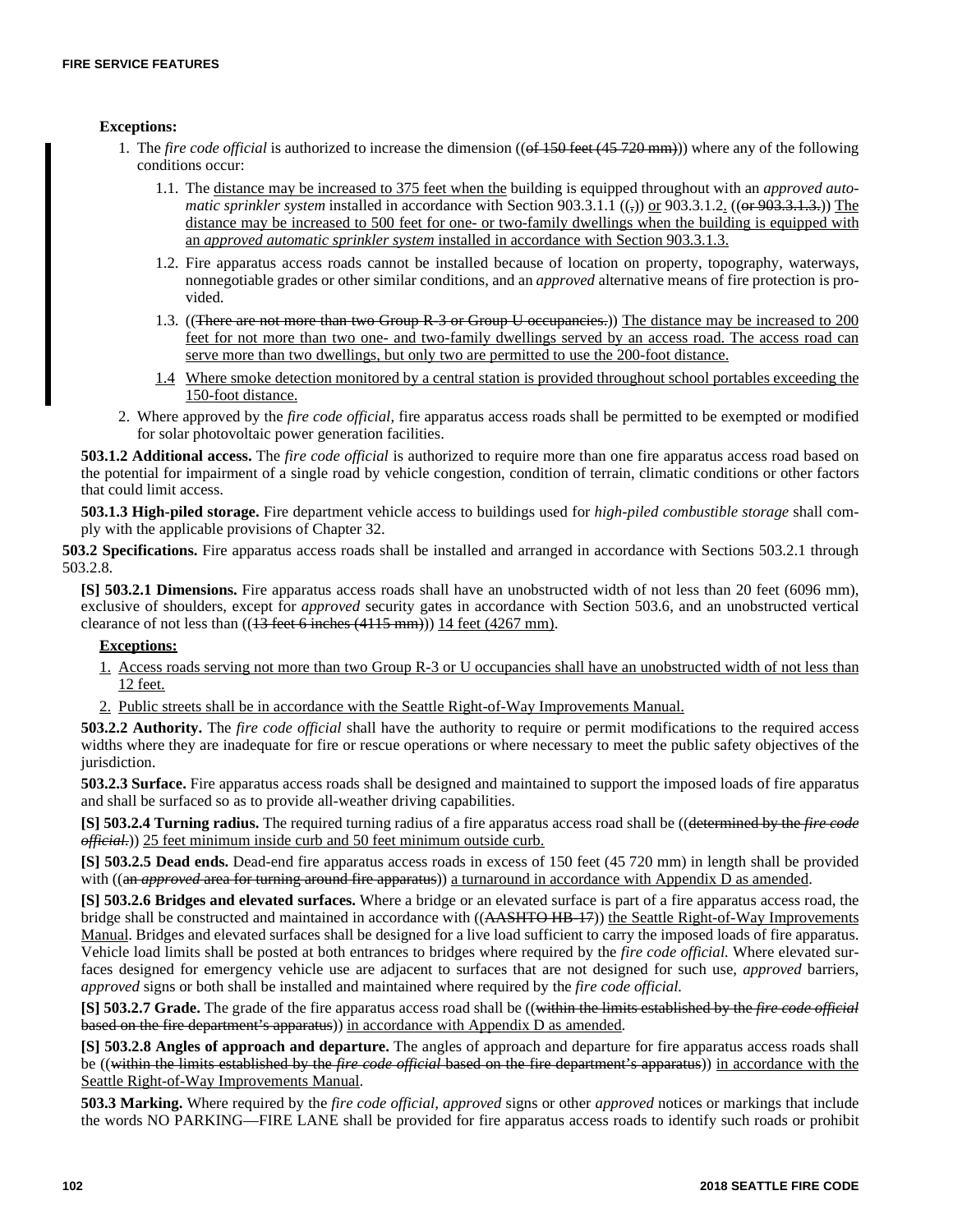the obstruction thereof. The means by which *fire lanes* are designated shall be maintained in a clean and legible condition at all times and be replaced or repaired when necessary to provide adequate visibility.

**503.4 Obstruction of fire apparatus access roads.** Fire apparatus access roads shall not be obstructed in any manner, including the parking of vehicles. The minimum widths and clearances established in Sections 503.2.1 and 503.2.2 shall be maintained at all times.

**503.4.1 Traffic calming devices.** Traffic calming devices shall be prohibited unless *approved* by the *fire code official.*

**503.5 Required gates or barricades.** The *fire code official* is authorized to require the installation and maintenance of gates or other *approved* barricades across fire apparatus access roads, trails or other accessways, not including public streets, alleys or highways. Electric gate operators, where provided, shall be *listed* in accordance with UL 325. Gates intended for automatic operation shall be designed, constructed and installed to comply with the requirements of ASTM F2200.

**503.5.1 Secured gates and barricades.** Where required, gates and barricades shall be secured in an *approved* manner. Roads, trails and other accessways that have been closed and obstructed in the manner prescribed by Section 503.5 shall not be trespassed on or used unless authorized by the *owner* and the *fire code official.*

**Exception:** The restriction on use shall not apply to public officers acting within the scope of duty.

**503.6 Security gates.** The installation of security gates across a fire apparatus access road shall be *approved* by the *fire code official*. Where security gates are installed, they shall have an *approved* means of emergency operation. The security gates and the emergency operation shall be maintained operational at all times. Electric gate operators, where provided, shall be *listed* in accordance with UL 325. Gates intended for automatic operation shall be designed, constructed and installed to comply with the requirements of ASTM F2200.

#### **SECTION 504 ACCESS TO BUILDING OPENINGS AND ROOFS**

**504.1 Required access.** Exterior doors and openings required by this code or the *International Building Code* shall be maintained readily accessible for emergency access by the fire department. An *approved* access walkway leading from fire apparatus access roads to exterior openings shall be provided where required by the *fire code official.*

**504.2 Maintenance of exterior doors and openings.** Exterior doors and their function shall not be eliminated without prior approval. Exterior doors that have been rendered nonfunctional and that retain a functional door exterior appearance shall have a sign affixed to the exterior side of the door with the words THIS DOOR BLOCKED. The sign shall consist of letters having a principal stroke of not less than 3/4 inch (19.1 mm) wide and not less than 6 inches (152 mm) high on a contrasting background. Required fire department access doors shall not be obstructed or eliminated. Exit and *exit access* doors shall comply with Chapter 10. Access doors for *high-piled combustible storage* shall comply with Section 3206.7.

**504.3 Stairway access to roof.** New buildings four or more stories above grade plane, except those with a roof slope greater than four units vertical in 12 units horizontal (33.3-percent slope), shall be provided with a *stairway* to the roof. *Stairway* access to the roof shall be in accordance with Section 1011.12. Such *stairway* shall be marked at street and floor levels with a sign indicating that the *stairway* continues to the roof. Where roofs are used for roof gardens or for other purposes, *stairways* shall be provided as required for such occupancy classification.

#### **SECTION 505 PREMISES IDENTIFICATION**

**505.1 Address identification.** New and existing buildings shall be provided with *approved* address identification. The address identification shall be legible and placed in a position that is visible from the street or road fronting the property. Address identification characters shall contrast with their background. Address numbers shall be Arabic numbers or alphabetical letters. Numbers shall not be spelled out. Each character shall be not less than 4 inches (102 mm) high with a minimum stroke width of 1/2 inch (12.7 mm). Where required by the *fire code official*, address identification shall be provided in additional *approved* locations to facilitate emergency response. Where access is by means of a private road and the building cannot be viewed from the *public way*, a monument, pole or other sign or means shall be used to identify the structure. Address identification shall be maintained.

**505.2 Street or road signs.** Streets and roads shall be identified with *approved* signs. Temporary signs shall be installed at each street intersection when construction of new roadways allows passage by vehicles. Signs shall be of an *approved* size, weather resistant and be maintained until replaced by permanent signs.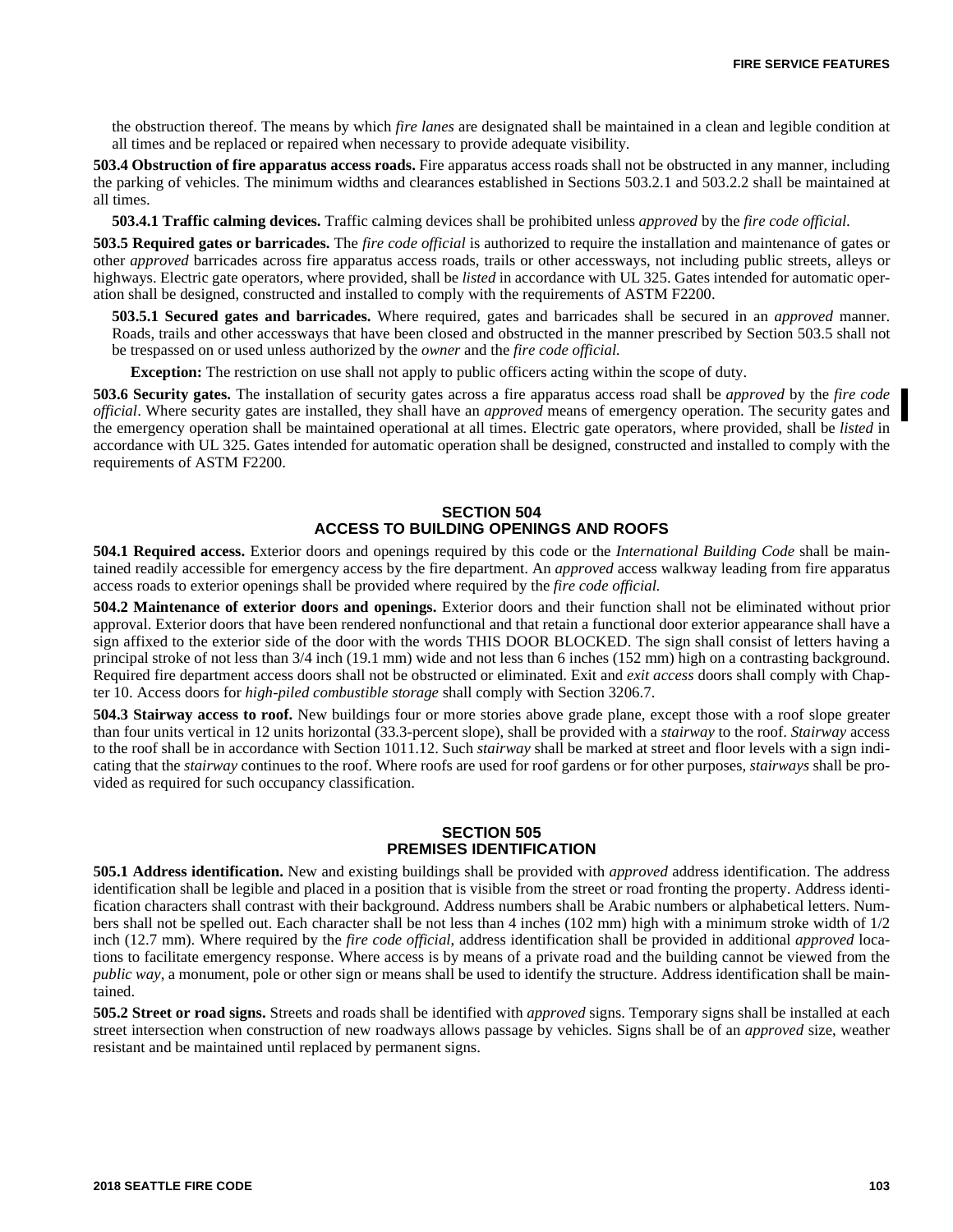# **SECTION 506 KEY BOXES**

# **506.1 Point of Information**

The *fire code official* has approved the "KnoxBox" as the access key box for use in the City of Seattle. For more information see Seattle Fire Department Information Bulletin 5965, Key Boxes for Emergency Access.

**[S] 506.1 Where required.** Key boxes shall be installed in accordance with this section.

**[S] 506.1.1 Access key box.** Where access to or within a structure or an area is restricted because of secured openings or where immediate access is necessary for life-saving or fire-fighting purposes, the *fire code official* is authorized to require a key box to be installed in an *approved* location. The key box shall be of an *approved* type listed in accordance with UL 1037, and shall contain keys to gain necessary access as required by the *fire code official.*

**[S] ((506.1.1 Locks.** An *approved* lock shall be installed on gates or similar barriers where required by the *fire code official*.

**506.1.2 Key boxes for nonstandardized fire service elevator keys.** Key boxes provided for nonstandardized fire service elevator keys shall comply with Section 506.1 and all of the following:

- 1. The key box shall be compatible with an existing rapid entry key box system in use in the jurisdiction and *approved* by the *fire code official*.
- 2. The front cover shall be permanently labeled with the words "Fire Department Use Only—Elevator Keys."
- 3. The key box shall be mounted at each elevator bank at the lobby nearest to the lowest level of fire department access.
- 4. The key box shall be mounted 5 feet 6 inches (1676 mm) above the finished floor to the right side of the elevator bank.
- 5. Contents of the key box are limited to fire service elevator keys. Additional elevator access tools, keys and information pertinent to emergency planning or elevator access shall be permitted where authorized by the *fire code official*.
- 6. In buildings with two or more elevator banks, a single key box shall be permitted to be used where such elevator banks are separated by not more than 30 feet (9144 mm). Additional key boxes shall be provided for each individual elevator or elevator bank separated by more than 30 feet (9144 mm).

**Exception:** A single key box shall be permitted to be located adjacent to a *fire command center* or the non-standard fire service elevator key shall be permitted to be secured in a key box used for other purposes and located in accordance with Section 506.1.)

**[S] 506.1.2. Elevator key box.** An elevator key box locked and keyed to the standard city elevator key box access key shall be provided at the designated recall floor above the Phase I recall switch or in the main lobby above the hall call button when no recall feature exists.

**[S] 506.1.2.1 Elevator key box requirements.** The elevator key box shall meet the following standards:

- 1. Dimensions 8 inches (203 mm) high, 6 inches (152 mm) wide and 1 inch (25 mm) deep.
- 2. Material 16 gauge steel welded.
- 3. Color red unless located in the main lobby above the call button, 6 feet nominal above the floor, in which case any color is approved.
- 4. Labeling "FOR FIRE DEPARTMENT USE."
- 5. Lock openable with factory restricted Medeco 3, level 7 key.
- 6. Mounting height shall be 6 feet (1829 mm) nominal above the floor.

**[S] 506.1.2.2 Elevator key box contents.** Keys for access to and for the operation of elevator equipment shall be tagged, labeled, and retained in the key box. The elevator key box shall contain standard and non-standard fire emergency service keys (Phase I and II, one key for each switch) in addition to keys for all of the following:

- 1. Machine room door;
- 2. Secondary level door;
- 3. Pit door;
- 4. Roof door;
- 5. Independent, hospital emergency and/or attendant operation;
- 6. Hoistway access;
- 7. Mechanical hoist access devices (broken arm, lunar, etc.);
- 8. Miscellaneous switch keys;

Г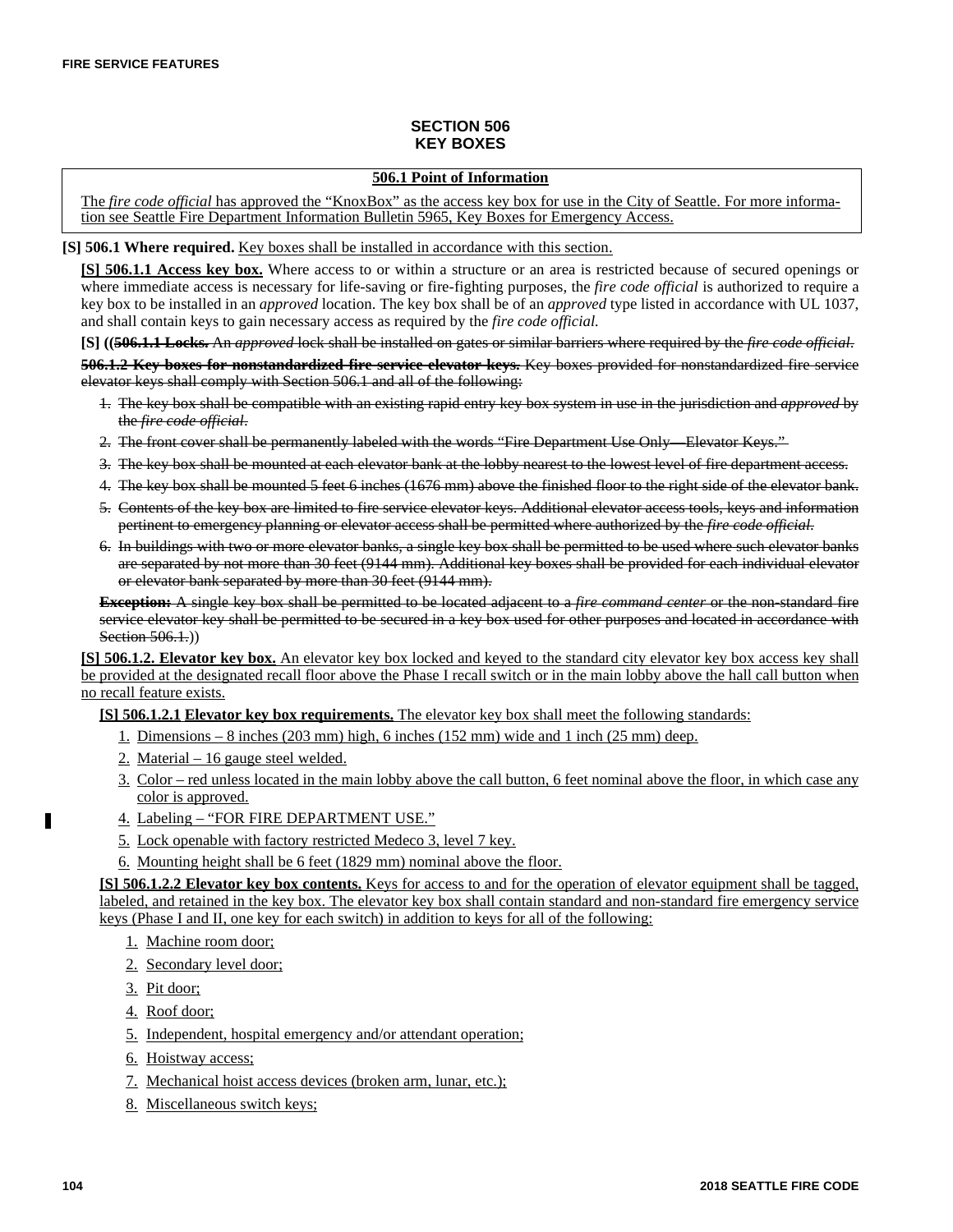- 9. Fire alarm panel room;
- 10. Sprinkler valve control room.

# **506.1.2.2 Point of Information**

Due to security consideration, elevator key boxes should not contain master keys to tenant spaces. Keys in elevator key boxes should be limited to those for access of the building systems and equipment listed in *Seattle Fire Code,* Section 506.1.2.2.

**[S] 506.1.3 Locks.** An *approved* lock shall be installed on gates or similar barriers when required by the *fire code official*.

**506.2 Key box maintenance.** The operator of the building shall immediately notify the *fire code official* and provide the new key where a lock is changed or rekeyed. The key to such lock shall be secured in the key box.

# **SECTION 507 FIRE PROTECTION WATER SUPPLIES**

**[S] 507.1 Required water supply.** An *approved* water supply capable of supplying the required fire flow for fire protection shall be provided to premises on which facilities, buildings or portions of buildings are hereafter constructed or moved into or within the jurisdiction, and for buildings undergoing a substantial alteration as determined by the Seattle Department of Construction and Inspections.

**507.2 Type of water supply.** A water supply shall consist of reservoirs, pressure tanks, elevated tanks, water mains or other fixed systems capable of providing the required fire flow.

**507.2.1 Private fire service mains.** Private fire service mains and appurtenances shall be installed in accordance with NFPA 24.

**507.2.2 Water tanks.** Water tanks for private fire protection shall be installed in accordance with NFPA 22.

**[W][S] 507.3 Fire flow.** Fire-flow requirements for buildings or portions of buildings and facilities shall be ((determined by an *approved* method)) in accordance with Appendix B.

# **Exceptions:**

- 1. Fire flow is not required for structures under 500 square feet with a B, U, or R-1 occupancy where structures are at least 30 feet from any other structure and are used only for recreation.
- 2. In rural and suburban areas in which adequate and reliable water supply do not exist, the *fire code official* is authorized to utilize NFPA 1142 or the *International Wildland-Urban Interface Code.*
- 3. Fire flow requirements for shipyards and designated marine hot work facilities shall be in accordance with Administrative Rule 26.02.14 and any future revisions to this rule adopted by the *fire code official.*
- 4. Fire flow requirements for new and existing covered marinas shall be in accordance with Chapters 36 and 94 respectively.

**507.4 Water supply test.** The *fire code official* shall be notified prior to the water supply test. Water supply tests shall be witnessed by the *fire code official* or *approved* documentation of the test shall be provided to the *fire code official* prior to final approval of the water supply system.

**507.5 Fire hydrant systems.** Fire hydrant systems shall comply with Sections 507.5.1 through 507.5.6.

**507.5.1 Where required.** Where a portion of the facility or building hereafter constructed or moved into or within the jurisdiction is more than 400 feet (122 m) from a hydrant on a fire apparatus access road, as measured by an *approved* route around the exterior of the facility or building, on-site fire hydrants and mains shall be provided where required by the *fire code official*.

# **Exceptions:**

- 1. For Group R-3 and Group U occupancies, the distance requirement shall be 600 feet (183 m).
- 2. For buildings equipped throughout with an *approved automatic sprinkler system* installed in accordance with Section 903.3.1.1 or 903.3.1.2, the distance requirement shall be 600 feet (183 m).

**507.5.1.1 Hydrant for standpipe systems.** Buildings equipped with a standpipe system installed in accordance with Section 905 shall have a fire hydrant within 100 feet (30 480 mm) of the fire department connections.

**Exception:** The distance shall be permitted to exceed 100 feet (30 480 mm) where *approved* by the *fire code official.*

**507.5.2 Inspection, testing and maintenance.** Fire hydrant systems shall be subject to periodic tests as required by the *fire code official*. Fire hydrant systems shall be maintained in an operative condition at all times and shall be repaired where defective. Additions, repairs, *alterations* and servicing shall comply with *approved* standards. Records of tests and required maintenance shall be maintained.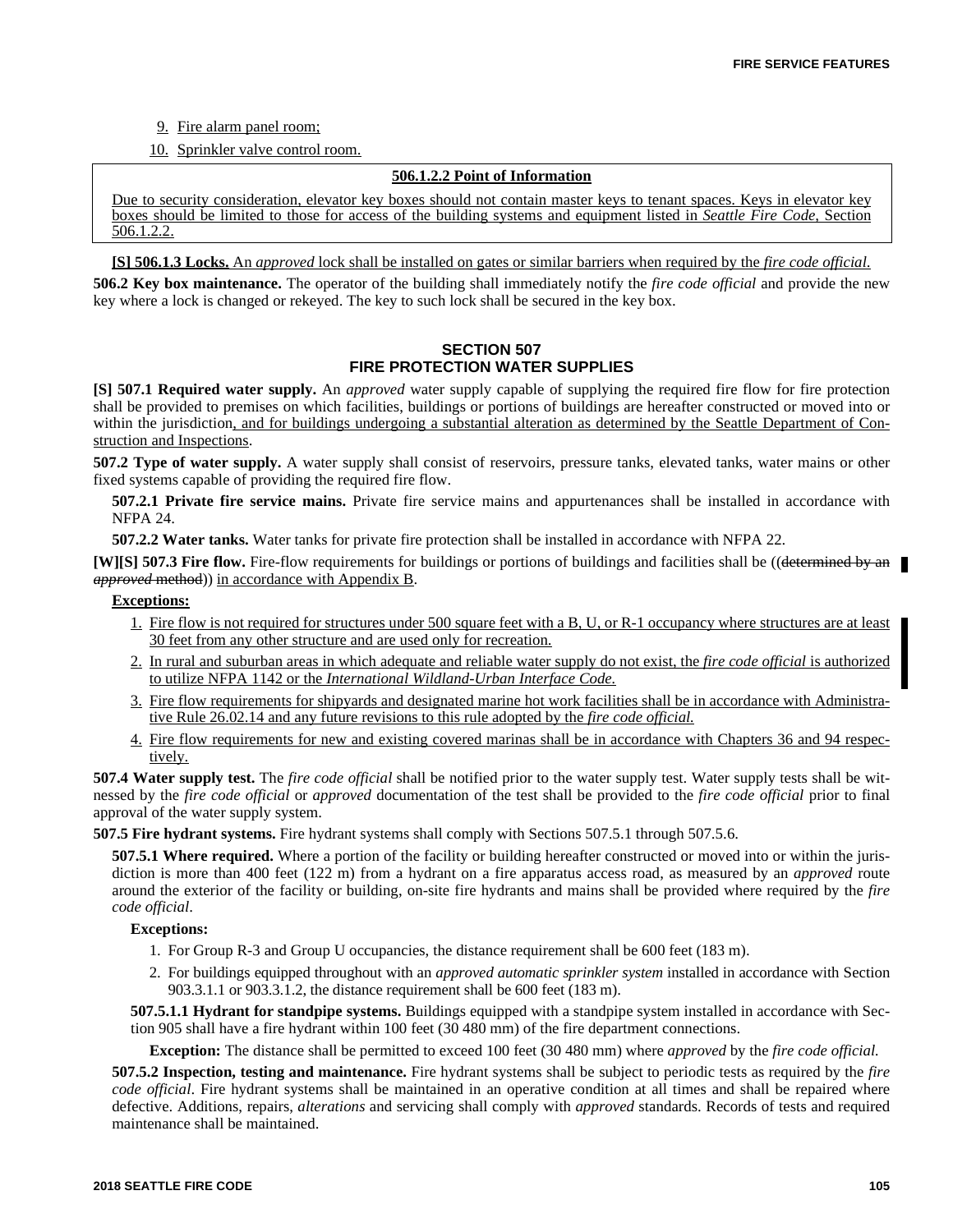**507.5.3 Private fire service mains and water tanks.** Private fire service mains and water tanks shall be periodically inspected, tested and maintained in accordance with NFPA 25 at the following intervals:

- 1. Private fire hydrants of all types: Inspection annually and after each operation; flow test and maintenance annually.
- 2. Fire service main piping: Inspection of exposed, annually; flow test every 5 years.
- 3. Fire service main piping strainers: Inspection and maintenance after each use.

Records of inspections, testing and maintenance shall be maintained.

**507.5.4 Obstruction.** Unobstructed access to fire hydrants shall be maintained at all times. The fire department shall not be deterred or hindered from gaining immediate access to fire protection equipment or fire hydrants.

**507.5.5 Clear space around hydrants.** A 3-foot (914 mm) clear space shall be maintained around the circumference of fire hydrants, except as otherwise required or *approved*.

**[S] 507.5.6 Physical protection.** Where fire hydrants are subject to impact by a motor vehicle, guard posts or other *approved* means shall comply with Section 312. Any horizontal, lateral, or diagonal elements that are a part of the protection for a fire hydrant shall not interfere with the ability to freely access and safely operate the hydrant.

#### **SECTION 508 FIRE COMMAND CENTER**

**508.1 General.** Where required by other sections of this code and in all buildings classified as high-rise buildings by the *International Building Code*, a *fire command center* for fire department operations shall be provided and shall comply with Sections 508.1.1 through 508.1.6.

**508.1.1 Location and access.** The location and accessibility of the *fire command center* shall be *approved* by the *fire code official*.

**[W][S] 508.1.2 Separation.** The *fire command center* shall be separated from the remainder of the building by not less than a ((1)) 2-hour *fire barrier* constructed in accordance with Section 707 of the *International Building Code* or *horizontal assembly* constructed in accordance with Section 711 of the *International Building Code*, or both.

**[S] 508.1.3 Size.** The *fire command center* shall be not less than ((0.015 percent of the total building area of the facility served  $\sigma$ )) 200 square feet (19 m<sup>2</sup>) in area, ((whichever is greater,)) with a minimum dimension of ((0.7 times the square root of the room area or)) 10 feet (3048 mm).  $((, \text{whiehever is greater.}))$ 

**508.1.4 Layout approval.** A layout of the *fire command center* and all features required by this section to be contained therein shall be submitted for approval prior to installation.

**508.1.5 Storage.** Storage unrelated to operation of the *fire command center* shall be prohibited.

**[S] 508.1.6 Required features.** The *fire command center* shall comply with NFPA 72 and shall contain the following features:

- 1. The emergency voice/alarm communication system control unit.
- 2. The fire department communications system.
- 3. Fire detection and alarm system annunciator.
- 4. Annunciator unit visually indicating the location of the elevators and whether they are operational.
- 5. Status indicators and controls for air distribution systems.
- 6. The fire fighter's control panel required by Section 909.16 for smoke control systems installed in the building.
- 7. Controls for unlocking *interior exit stairway* doors simultaneously.
- 8. Sprinkler valve and water-flow detector display panels.
- 9. Emergency and standby power status indicators.
- 10. A telephone for fire department use with controlled access to the public telephone system.
- 11. Fire pump status indicators.
- 12. Schematic building plans indicating the typical floor plan and detailing the building core, *means of egress*, *fire protection systems*, fire-fighter air-replenishment systems, fire-fighting equipment and fire department access, and the location of *fire walls*, *fire barriers*, *fire partitions*, *smoke barriers* and smoke partitions.
- 13. An *approved* Building Information Card that includes, but is not limited to, all of the following information:
	- 13.1. General building information that includes: property name, address, the number of floors in the building above and below grade, use and occupancy classification (for mixed uses, identify the different types of occupancies on each floor) and the estimated building population during the day, night and weekend;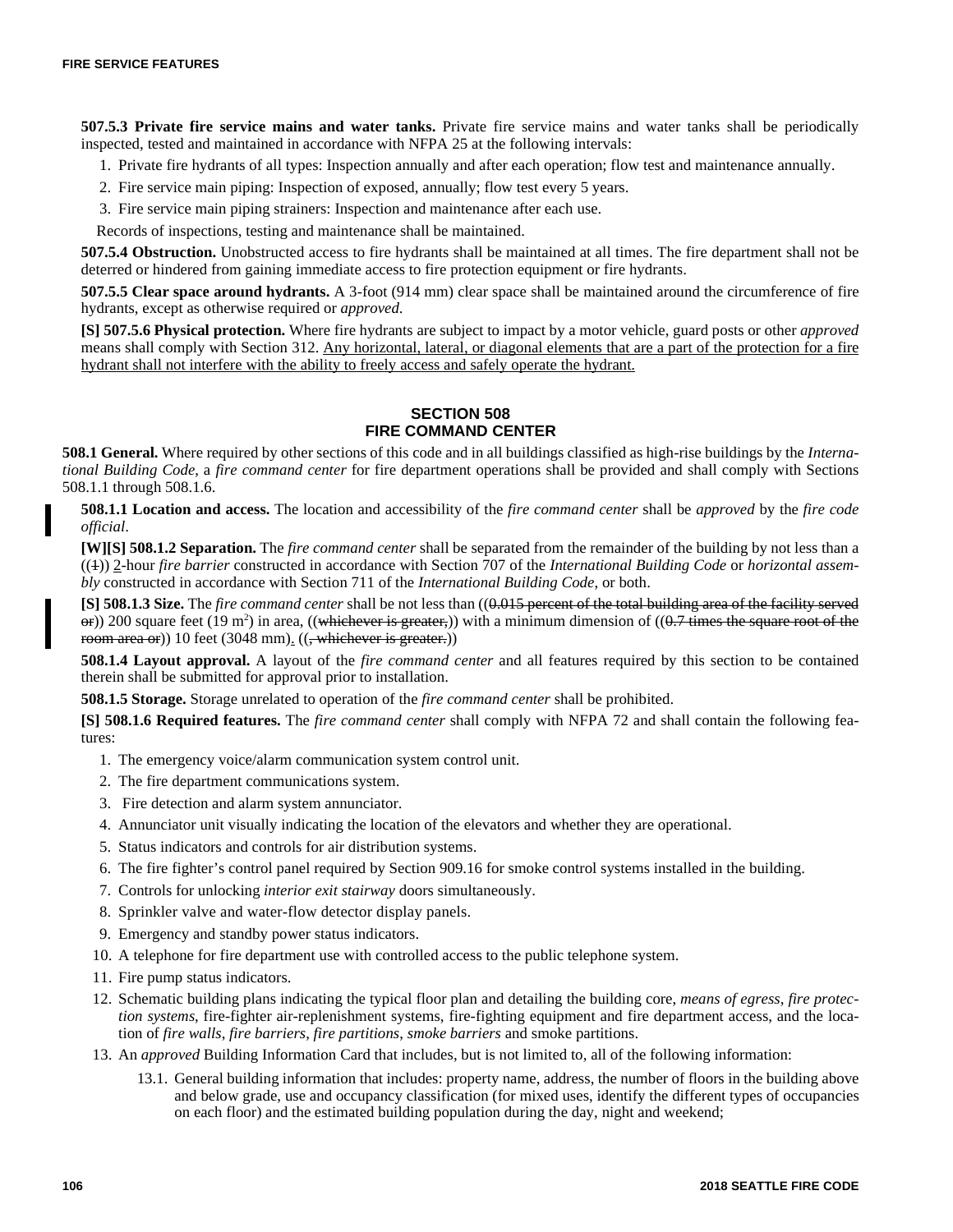- 13.2. Building emergency contact information that includes: a list of the building's emergency contacts including but not limited to building manager, building engineer and their respective work phone number, cell phone number and e-mail address;
- 13.3. Building construction information that includes: the type of building construction including but not limited to floors, walls, columns and roof assembly;
- 13.4. *Exit access stairway* and *exit stairway* information that includes: number of *exit access stairways* and *exit stairways* in building; each *exit access stairway* and *exit stairway* designation and floors served; location where each *exit access stairway* and *exit stairway* discharges, *interior exit stairways* that are pressurized; *exit stairways* provided with emergency lighting; each *exit stairway* that allows reentry; *exit stairways* providing roof access; elevator information that includes: number of elevator banks, elevator bank designation, elevator car numbers and respective floors that they serve; location of elevator machine rooms, control rooms and control spaces; location of sky lobby; and location of freight elevator banks;
- 13.5. Building services and system information that includes: location of mechanical rooms, location of building management system, location and capacity of all fuel oil tanks, location of emergency generator and location of natural gas service;
- 13.6. *Fire protection system* information that includes: location of standpipes, location of fire pump room, location of fire department connections, floors protected by automatic sprinklers and location of different types of *automatic sprinkler systems* installed including but not limited to dry, wet and pre-action;
- 13.7. Hazardous material information that includes: location and quantity of hazardous material.
- 14. Work table.
- 15. Generator supervision devices, manual start and ((transfer)) stop features.
- 16. Public address system, where specifically required by other sections of this code.
- 17. Elevator fire recall switch in accordance with ASME A17.1/CSA B44.
- 18. Elevator emergency or standby power selector switch(es), where emergency or *legally required* standby power is provided.
- 19. On-site fire protection water tank fill valve control switch, tank level indicators, tank low level alarm, and tank fill signal.

# **SECTION 509**

# **FIRE PROTECTION AND UTILITY EQUIPMENT IDENTIFICATION AND ACCESS**

**509.1 Identification.** Fire protection equipment shall be identified in an *approved* manner. Rooms containing controls for airconditioning systems, sprinkler risers and valves, or other fire detection, suppression or control elements shall be identified for the use of the fire department. *Approved* signs required to identify fire protection equipment and equipment location shall be constructed of durable materials, permanently installed and readily visible.

**509.1.1 Utility identification.** Where required by the *fire code official*, gas shutoff valves, electric meters, service switches and other utility equipment shall be clearly and legibly marked to identify the unit or space that it serves. Identification shall be made in an *approved* manner, readily visible and shall be maintained.

**509.2 Equipment access.** *Approved* access shall be provided and maintained for all fire protection equipment to permit immediate safe operation and maintenance of such equipment. Storage, trash and other materials or objects shall not be placed or kept in such a manner that would prevent such equipment from being readily accessible.

# **SECTION 510 EMERGENCY RESPONDER RADIO COVERAGE**

**[S] 510.1 Emergency responder radio coverage in new buildings.** ((New buildings shall have *approved*)) *Approved* radio coverage for emergency responders shall be provided within ((the)) buildings ((based on the existing coverage levels of the public safety communication systems utilized by the jurisdiction, measured at the exterior of the building.)) meeting any of the following conditions:

- 1. High rise buildings;
- 2. The total building area is 50,000 square feet or more;
- 3. The total *basement* area is 10,000 square feet or more; or

4. There are floors used for human occupancy more than 30 feet below the finished floor of the lowest level of exit discharge.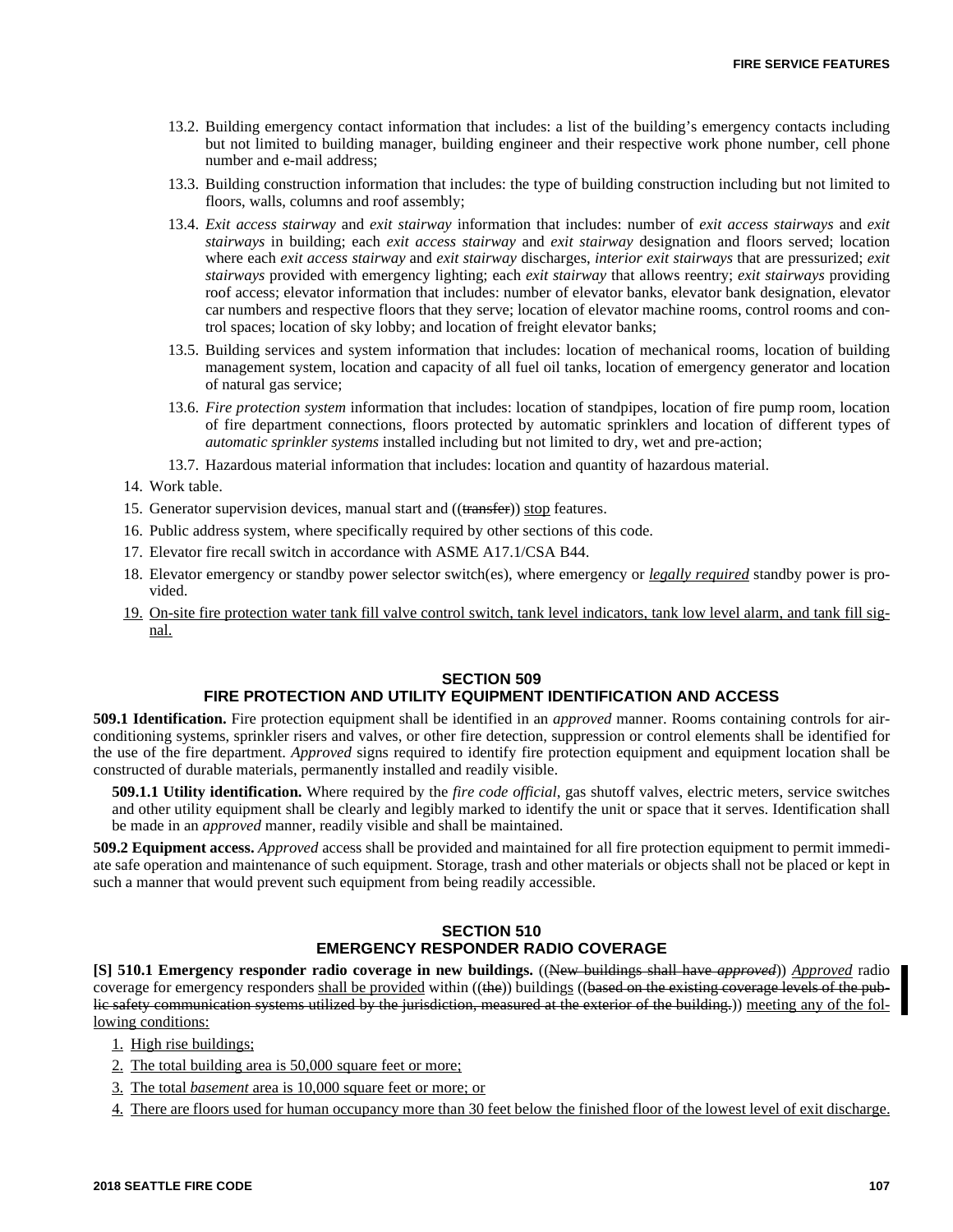The radio coverage system shall be installed in accordance with Sections 510.4 through 510.5.5 of this code and the provisions of NFPA 1221 (2019), Standard for the Installation, Maintenance and Use of Emergency Services Communications Systems. This section shall not require improvement of the existing public safety communication systems.

#### **Exceptions:**

- ((1. Where *approved* by the building official and the *fire code official,* a wired communication system in accordance with Section 907.2.12.2 shall be permitted to be installed or maintained instead of an *approved* radio coverage system.
- 2. Where it is determined by the *fire code official* that the radio coverage system is not needed.))
- 1. Buildings and areas of buildings that have minimum radio coverage signal strength levels of the King County Regional 800 MHz Radio System within the building in accordance with Section 510.4.1 without the use of a radio coverage system.
- 2. In facilities where emergency responder radio coverage is required and such systems, components or equipment required could have a negative impact on the normal operations of that facility, the *fire code official* shall have the authority to accept an automatically activated emergency responder radio coverage system.
- 3. One- and two-family dwellings and townhouses.

**510.2 Emergency responder radio coverage in existing buildings.** Existing buildings shall be provided with *approved* radio coverage for emergency responders as required in Chapter 11.

**510.3 Permit required.** A construction permit for the installation of or modification to emergency responder radio coverage systems and related equipment is required as specified in Section 105.7.6. Maintenance performed in accordance with this code is not considered a modification and does not require a permit.

# **Point of Information**

Prior coordination and approval from the Public Safety Radio System Operator is required before installation of an Emergency Responder Radio System. Until 2022, such approval is required from Seattle. In 2022 PSERN will be the single operator of a county wide system. In order to be forward compatible, designers and contractors should be aware of PSERN's requirements for Distributed Antenna Systems which can be found via www.psern.org/requirements.

**[W][S] 510.4 Technical requirements.** Systems, components, and equipment required to provide the emergency responder radio coverage systems shall comply with Sections 510.4.1 through 510.4.2.8.

**[S] 510.4.1 Emergency responder communication enhancement system signal strength.** The building shall be considered to have acceptable emergency responder communications enhancement system coverage when signal strength measurements in  $((95))$  90 percent of all areas on each floor of the building meet the signal strength requirements in Sections 510.4.1.1 through 510.4.1.3.

**[W][S] 510.4.1.1 Minimum signal strength into the building**. The minimum inbound signal strength shall be sufficient to provide usable voice communications throughout the coverage area as specified by the *fire code official*. The inbound signal level shall be a minimum of -95 dBm in 95 percent of the coverage area and 99 percent in critical areas and sufficient to provide not less than a Delivered Audio Quality (DAQ) of 3.0 or an equivalent Signal-to-Interference-Plus-Noise Ratio (SINR) applicable to the technology for either analog or digital signals.

**[S] 510.4.1.2 Minimum signal strength out of the building**. The minimum outbound signal strength shall be sufficient to provide usable voice communications throughout the coverage area as specified by the *fire code official.* The outbound signal level shall be sufficient to provide not less than a DAQ of 3.0 or an equivalent SINR applicable to the technology for either analog or digital signals.

**Exception:** Critical areas, such as the *fire command center(s),* the fire pump room(s), *interior exit stairways, exit passageways,* elevator lobbies, standpipe cabinets, sprinkler sectional valve locations, and other areas required by the *fire code official,* shall be provided with 99 percent floor area radio coverage.

**[S] 510.4.1.3 System performance.** Signal strength shall be sufficient to meet the requirements of the applications being utilized by public safety for emergency operations through the coverage area as specified by the ((*fire code official*)) Public Safety Radio System Operator in Section 510.4.2.2.

# **Point of Information**

When determining if the minimum signal strength referenced in Section 510.4.1.1 exists at a subject building, the signal strength shall be measured at any point on the exterior of the building up to the highest point on the roof.

**[S] 510.4.2 System design.** The emergency responder radio coverage system shall be designed in accordance with Sections 510.4.2.1 through 510.4.2.8 and NFPA 1221 (2019).

**[S] 510.4.2.1 Amplification systems and components.** Buildings and structures that cannot support the required level of radio coverage shall be equipped with systems and components to enhance the public safety radio signals and achieve the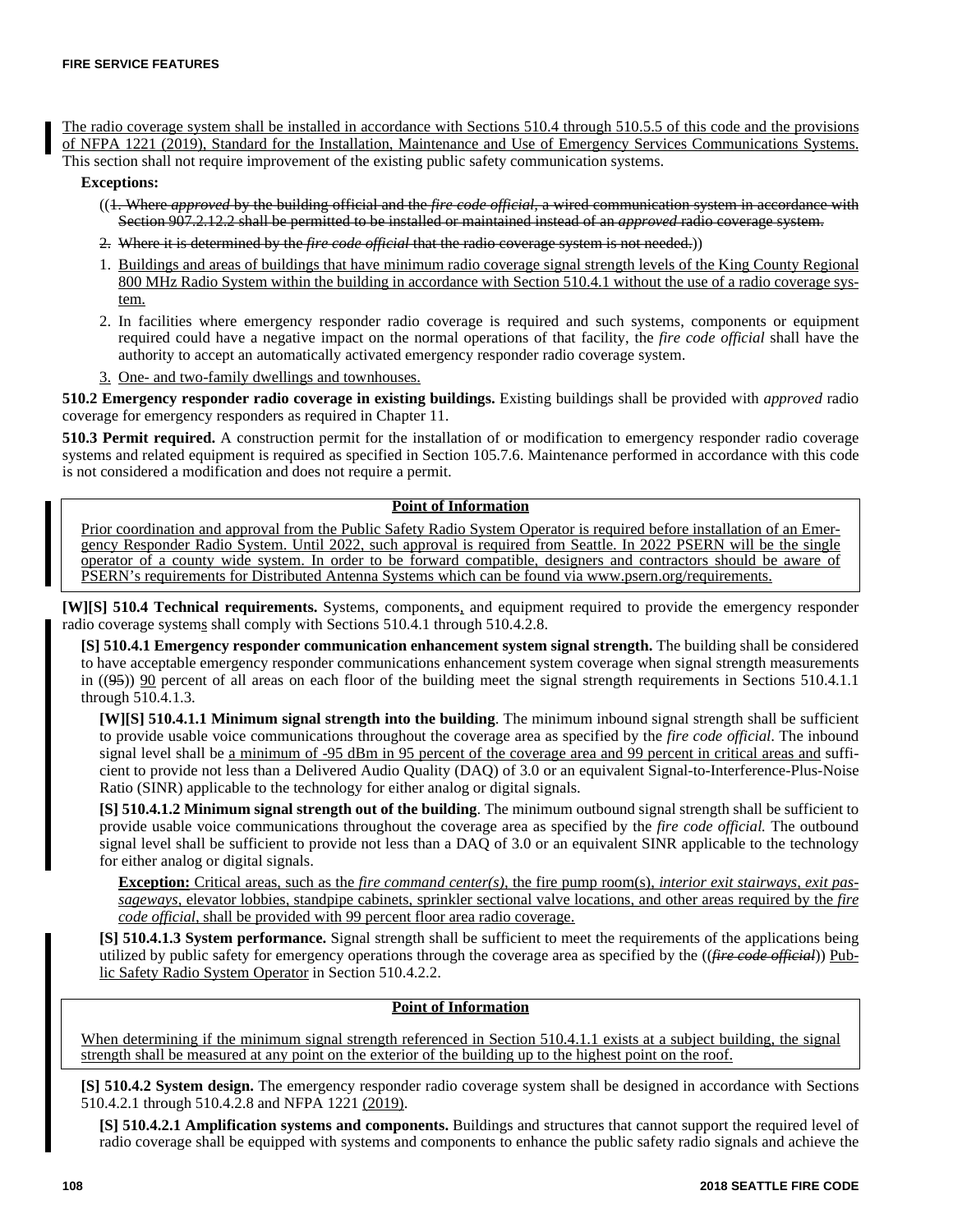required level of radio coverage specified in Sections 510.4.1 through 510.4.1.3. Public safety communications enhancement systems utilizing radio-frequency-emitting devices and cabling shall be ((approved)) allowed by the ((*fire code official*)) Public Safety Radio System Operator. Prior to installation, all RF-emitting devices shall have the certification of the ((radio licensing authority)) Public Safety Radio System Operator and be suitable for public safety use.

**510.4.2.2 Technical criteria.** The ((*fire code official*)) Public Safety Radio System Operator shall ((maintain a document providing the specific technical information and requirements for the emergency responder communications coverage system. This document shall contain, but not be limited to,)) provide the various frequencies required, the location of radio sites, the effective radiated power of radio sites, the maximum propagation delay in microseconds, the applications being used and other supporting technical information necessary for system design upon request by the building owner or owner's representative.

**510.4.2.3 ((Standby power)) Power supply sources.** Emergency responder radio coverage systems shall be provided with dedicated standby batteries or provided with 2-hour standby batteries and connected to the facility generator power system in accordance with Section 1203. The standby power supply shall be capable of operating the emergency responder radio coverage system at 100-percent system capacity for a duration of not less than 12 hours.

**[W][S] 510.4.2.4 Signal booster requirements.** If used, signal boosters shall meet the following requirements:

1. All signal booster components shall be contained in a National Electrical Manufacturer's Association (NEMA) 4, IP66-type waterproof cabinet or equivalent.

**Exception:** Listed battery systems that are contained in integrated battery cabinets.

2. Battery systems used for the emergency power source shall be contained in a NEMA 3R or higher-rated cabinet, IP65-type waterproof cabinet or equivalent.

**Exception:** Listed battery systems that are contained in integrated battery cabinets.

- 3. Equipment shall have FCC or other radio licensing authority certification and be suitable for public safety use prior to installation.
- 4. Where a donor antenna exists, isolation shall be maintained between the donor antenna and all inside antennas to not less than 20dB greater than the system gain under all operating conditions.
- 5. Bi-Directional Amplifiers (BDAs) used in emergency responder radio coverage systems shall ((have)) be fitted with anti-oscillation ((prevention)) circuitry and per-channel AGC.
- 6. The installation of amplification systems or systems that operate on or provide the means to cause interference on any emergency responder radio coverage networks shall be coordinated and approved by the ((*fire code official*)) Public Safety Radio System Operator.
- 7. Unless otherwise approved by the Public Safety Radio System Operator, only channelized signal boosters shall be permitted.

**Exception:** Broadband BDAs may be utilized when specifically authorized in writing by the Public Safety Radio System Operator.

# **Point of Information**

BDAs must also comply with PSERN's (www.psern.org/requirements) detailed requirements, which include channelized, minimum of 28 channels, supporting analog, P25 Phase I (FDMA), and P25 Phase II (TDMA).

**[S] 510.4.2.5 System monitoring.** The emergency responder radio enhancement system shall ((be monitored by a listed *fire alarm control unit,* or where approved by the *fire code official,* shall sound an audible signal at a constantly attended on-site location)) include automatic supervisory and trouble signals that are monitored by a supervisory service and are annunciated by the fire alarm system in accordance with NFPA 72. ((Automatic supervisory signals shall include the)) The following conditions shall be separately annunciated by the fire alarm system, or, if the status of each of the following conditions is individually displayed on a dedicated panel on the radio enhancement system, a single automatic supervisory signal may be annunciated on the fire alarm system indicating deficiencies of the radio enhancement system:

- 1. Loss of normal AC power supply.
- 2. System battery charger(s) failure.
- 3. Malfunction of the donor antenna(s).
- 4. Failure of active RF-emitting device(s).
- 5. Low-battery capacity at 70-percent reduction of operating capacity.
- 6. ((Failure of critical system components)) Active system component malfunction.
- 7. ((The)) Malfunction of the communications link between the *fire alarm system* and the emergency responder radio enhancement system.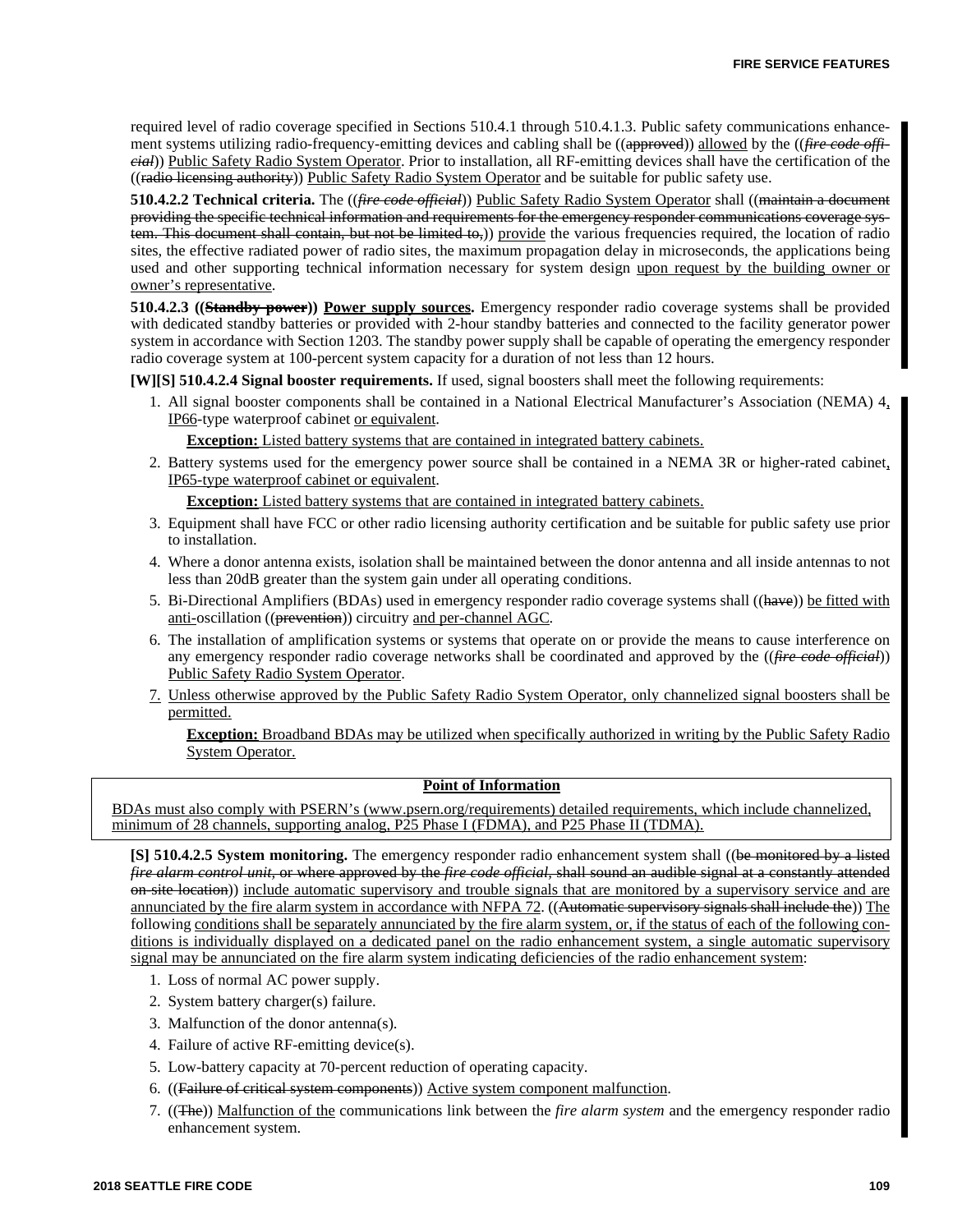**510.4.2.6 Additional frequencies and change of frequencies.** The emergency responder radio coverage system shall be capable of modification or expansion in the event frequency changes are required by the FCC or other radio licensing authority, or additional frequencies are made available by the FCC or other radio licensing authority.

**510.4.2.7 Design documents.** The *fire code official* shall have the authority to require "as-built" design documents and specifications for emergency responder communications coverage systems. The documents shall be in a format acceptable to the *fire code official*.

**510.4.2.8 Radio communication antenna density.** Systems shall be engineered to minimize the near-far effect. Radio enhancement system designs shall include sufficient antenna density to address reduced gain conditions.

# **Exceptions:**

1. Class A narrow band signal booster devices with independent AGC/ALC circuits per channel.

2. Systems where all portable devices within the same band use active power control features.

**[W][S] 510.5 Installation requirements.** The installation of the public safety radio coverage system shall be in accordance with NFPA 1221 and Sections 510.5.1 through ((510.5.4)) 510.5.7.

**[S] 510.5.1 Approval prior to installation.** Amplification systems capable of operating on frequencies licensed to any public safety agency by the FCC or other radio licensing authority shall not be installed without prior coordination and approval of the ((*fire code official*)) Public Safety Radio System Manager.

**[S] 510.5.2 Minimum qualifications of personnel.** The minimum qualifications of the system designer and lead ((installation)) acceptance test personnel shall include both of the following:

- 1. A valid FCC-issued general radio telephone operators license.
- 2. Certification of in-building system training issued by an approved organization or approved school, or a certificate issued by the manufacturer of the equipment being installed.

((These qualifications shall not be required where demonstration of adequate skills and experience satisfactory to the *fire code official* is provided.))

**[W][S] 510.5.3 Acceptance test procedure and system certification.** Where an emergency responder radio coverage system is required, and upon completion of installation, the building *owner* shall have the radio system tested to verify that twoway coverage on each floor of the building is ((not less than 95 percent)) in accordance with Section 510.4.1. The test procedure shall be conducted as follows:

- 1. Talk-back testing from a site to the King County Regional 800 MHz Radio System shall use Seattle Fire Department radio(s) and be witnessed by a representative of the Seattle Fire Department.
- $((+))$  2. Each floor of the building shall be divided into a grid of 20 approximately equal test areas, with a maximum test area size of 6,400 square feet. Where the floor area exceeds 128,000 square feet, the floor shall be divided into as many approximately equal test areas as needed, such that no test area exceeds the maximum square footage allowed for a test area.
- ((2. The test shall be conducted using a calibrated portable radio of the latest brand and model used by the agency talking through the agency's radio communications system or equipment approved by the fire code official.))
- 3. Coverage testing of signal strength shall be conducted using a calibrated spectrum analyzer for each of the test grids. A diagram of this testing shall be created for each floor where coverage is provided, indicating the testing grid used for the test in Section 510.5.3(1), and including signal strengths and frequencies for each test area. Indicate all critical areas.
- 4. Functional talk-back testing shall be conducted using two calibrated portable radios of the latest brand and model used by the agency's radio communications system or other equipment approved by the *fire code official.* Testing shall use Digital Audible Quality (DAQ) metrics, where a passing result is a DAQ of 3 or higher. Communications between handsets shall be tested and recorded in the grid square diagram required by Section 510.5.3(2); each grid square on each floor; between each critical area and a radio outside the building; between each critical area and the fire command center or fire alarm control panel; between each landing in each stairwell and the fire command center or fire alarm panel.
- ((3))  $\overline{5}$ . Failure of more than (( $\overline{one}$ ))  $\overline{5}$  percent of the test areas on any floor shall result in failure of the test.

**Exception:** Critical areas shall be provided with 99 percent floor area radio coverage.

 $((4))$  6. In the event that two of the test areas fail the test, in order to be more statistically accurate, the floor shall be permitted to be divided into 40 equal test areas. Failure of not more than two nonadjacent test areas shall not result in failure of the test. If the system fails the 40-area test, the system shall be altered to meet the 95-percent coverage requirement.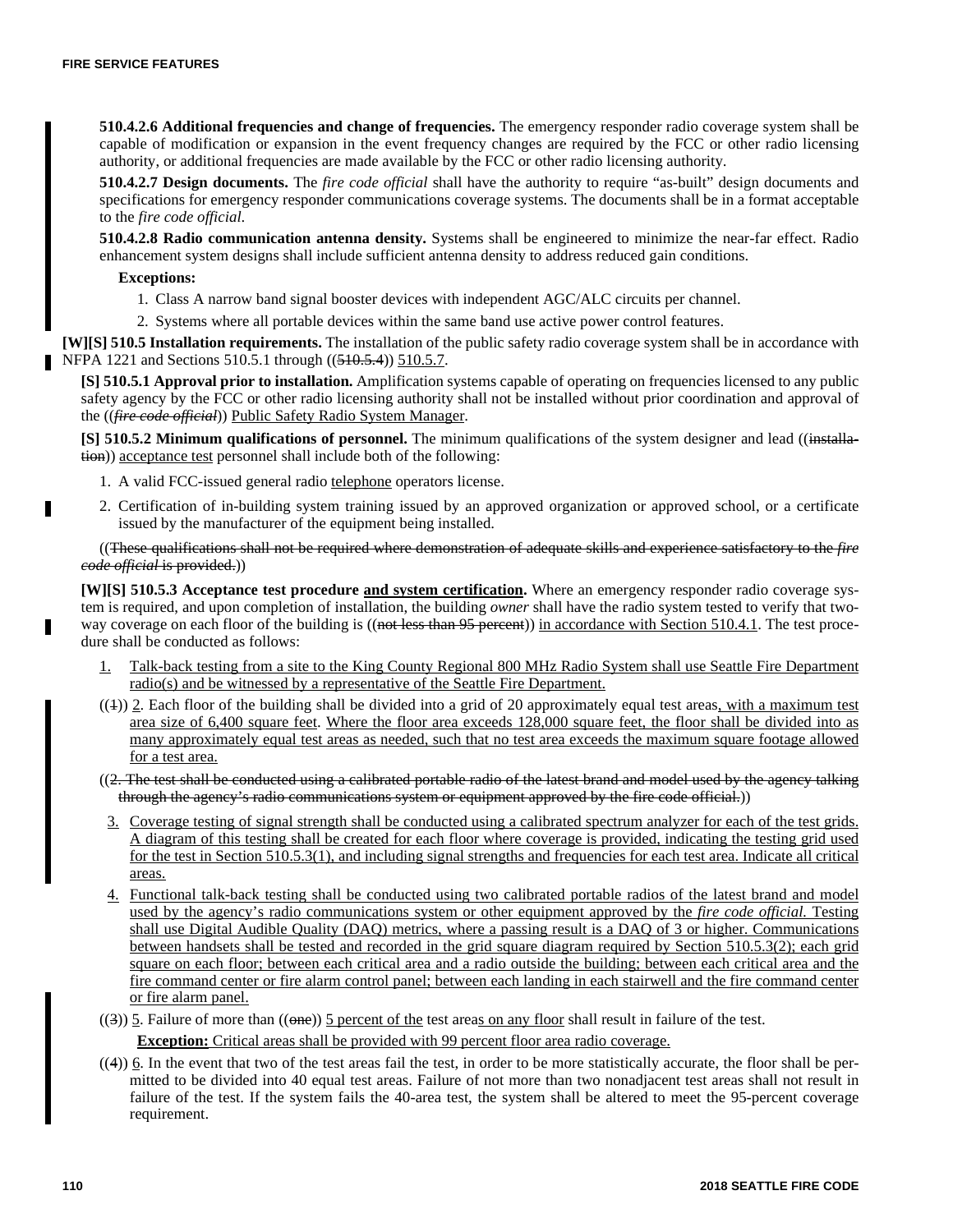# **510.5.3 Point of Information**

In accordance with Section 510.4.1, emergency responder communication enhancement signal strength coverage requirements shall be located in 90 percent of all areas on each floor of a building. For the purposes of Section 510.5.3(5), the Seattle Fire Department shall consider failure of more than 10 percent of test areas on any floor as resulting in failure of the test. For the purposes of Section 510.5.3(6), when systems fail the 40-area test, the Seattle Fire Department shall require system alterations to meet 90 percent coverage.

- $((5))$  7. A test location approximately in the center of each test area shall be selected for the test, with the radio enabled to verify two-way communications to and from the outside of the building through the ((public agency's radio communications system)) King County Regional 800 MHz Radio System. Once the test location has been selected, that location shall represent the entire test area. Failure in the selected test location shall be considered failure of that test area. Additional test locations shall not be permitted.
- $((6))$  8. The gain values of all amplifiers shall be measured and the test measurement results shall be kept on file with the building *owner* so that the measurements can be verified during annual tests. In the event that the measurement results become lost, the building *owner* shall be required to rerun the acceptance test to reestablish the gain values.
- $((7))$  9. As part of the installation, a spectrum analyzer or other suitable test equipment shall be utilized to ensure spurious oscillations are not being generated by the subject signal booster. This test shall be conducted at the time of installation and at subsequent annual inspections.
- ((8)) 10. Systems incorporating Class B signal-booster devices or Class B broadband fiber remote devices shall be tested using two portable radios simultaneously conducting subjective voice quality checks. One portable radio shall be positioned not greater than 10 feet (3048 mm) from the indoor antenna. The second portable radio shall be positioned at a distance that represents the farthest distance from any indoor antenna. With both portable radios simultaneously keyed up on different frequencies within the same band, subjective audio testing shall be conducted and comply with DAQ levels as specified in Sections 510.4.1.1 and 510.4.1.2.
- 11. **Documentation maintained on premises.** At the conclusion of the testing, and prior to issuance of the building certificate of occupancy, the building owner or owner's representative shall place a copy of the following records in the Distributed Antenna System enclosure or the building engineer's office. The records shall be available to the fire code official and maintained by the building owner for the life of the system:
	- a. A certification letter stating that the emergency responder radio coverage system has been installed and tested in accordance with this code, and that the system is complete and fully functional.
	- b. The grid square diagram created as part of testing in Sections 510.5.3(2) and 510.5.3(3).
	- c. Data sheets and/or manufacturer specifications for the emergency responder radio coverage system equipment; back up battery; and charging system (if utilized).
	- d. A diagram showing device locations and wiring schematic,
	- e. A copy of the electrical permit.
- 12. **Acceptance test reporting to fire code official.** At the conclusion of the testing, and prior to issuance of the building certificate of occupancy, the building owner or owner's representative shall submit to the *fire code official* a report of the acceptance test by way of the department's third-party vendor thecomplianceengine.com

**510.5.4 FCC compliance.** The emergency responder radio coverage system installation and components shall comply with all applicable federal regulations including, but not limited to, FCC 47 CFR Part 90.219.

**[W][S] 510.5.5 Mounting of the donor antenna(s).** To maintain proper alignment with the system designed donor site, donor antennas shall be permanently affixed on the highest possible position on the building or where approved by the *fire code official.* A clearly visible sign stating "Movement or repositioning of this antenna is prohibited without approval from the fire code official." The antenna installation shall be in accordance with the applicable requirements in the *International Building Code* for weather protection of the building envelope.

**[S] 510.5.6 Wiring.** The backbone, antenna distribution, radiating, or any fiber-optic cables shall be rated as plenum cables. The backbone cables shall be connected to the antenna distribution, radiating, or copper cables using hybrid coupler devices of a value determined by the overall design. Backbone cables shall be routed through an enclosure that matches the building's required fire-resistance rating for shafts or interior exit stairways. The connection between the backbone cable and the antenna cables shall be made within an enclosure that matches the building's fire-resistance rating for shafts or interior exit stairways, and passage of the antenna distribution cable in and out of the enclosure shall be protected as a penetration per the *International Building Code.*

**[S] 510.5.7 Identification signs.** Emergency responder radio coverage systems shall be identified by an approved sign located on or near the Fire Alarm Control Panel or other approved location stating "This building is equipped with an Emergency Responder Radio Coverage System. Control Equipment located in room." A sign stating "Emergency Responder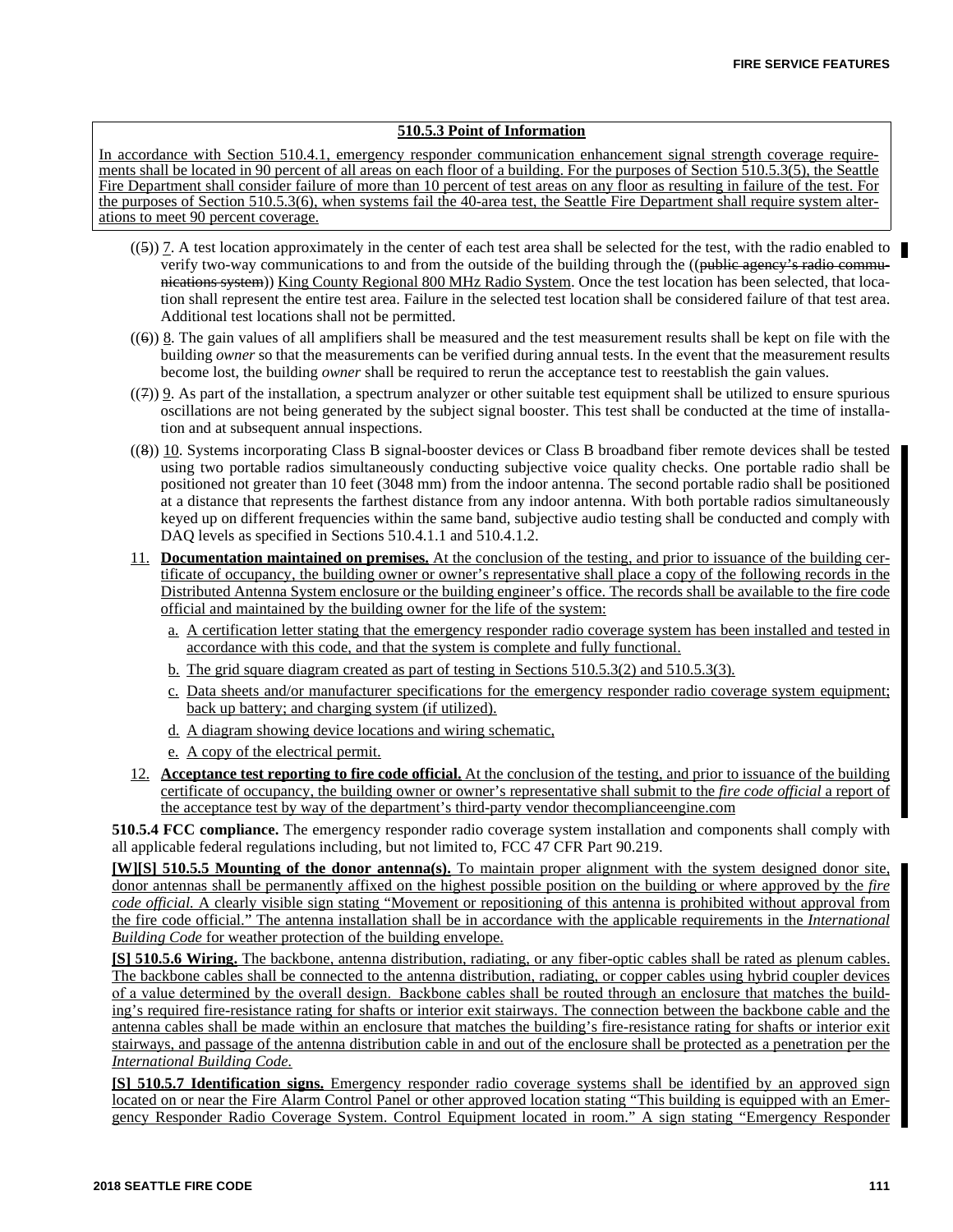Radio Coverage System Equipment" shall be placed on or adjacent to the door of the room containing the main system components.

**510.6 Maintenance.** The emergency responder radio coverage system shall be maintained operational at all times in accordance with Sections 510.6.1 through ((510.6.4)) 510.6.7.

- **[W][S] 510.6.1 Testing and proof of compliance.** The owner of the building or owner's authorized agent shall have the emergency responder radio coverage system ((shall be)) inspected and tested annually or where structural changes occur including additions or remodels that could materially change the original field performance tests. Testing shall consist of the following  $\frac{items (1) through (7)}{$ :
	- 1. In-building coverage test as required by the *fire code official* as described in Section 510.5.3, Acceptance test procedure, or 510.6.1.1, Alternative in-building coverage test.

**Exception:** Group R Occupancy annual testing is not required within dwelling units.

- 2. Signal boosters shall be tested to verify that the gain/output level is the same as it was upon initial installation and acceptance or set to optimize the performance of the system.
- 3. Backup batteries and power supplies shall be tested under load of a period of 1 hour to verify that they will properly operate during an actual power outage. If within the 1-hour test period the battery exhibits symptoms of failure, the test shall be extended for additional 1-hour periods until the integrity of the battery can be determined.
- 4. If a fire alarm system is present in the building, a test shall be conducted to verity that the fire alarm system is properly supervising the emergency responder communication system as required in Section 510.4.2.5. The test is performed by simulating alarms to the fire alarm control panel. The certifications in Section 510.5.2 are sufficient for the personnel performing this testing.
- $((4))$  5.  $((Other)$  All other active components shall be checked to verify operation within the manufacturer's specifications.
- $((5))$  6. At the conclusion of the testing, a report, which shall verify compliance with Section  $((510.5.3))$  510.6.1, shall be submitted to the *fire code official* by way of the department's third-part vendor thecomplianceengine.com.
- 7. At the conclusion of testing, a record of the inspection and maintenance along with an updated grid diagram of each floor showing tested strengths in each grid square and each critical area shall be added to the documentation maintained on the premises in accordance with Section 510.5.3.

**[S] 510.6.1.1 Alternative in-building coverage test.** When the comprehensive test documentation required by Section 510.5.3 is available, or the most recent full five-year test results are available if the system is older than six years, the in-building coverage test required by the fire code official in Section 510.6.1(1), may be conducted as follows:

- 1. Functional talk-back testing shall be conducted using two calibrated portable radios of the latest brand and model used by the agency's radio communications system or other equipment approved by the fire code official. Testing shall use Digital Audible Quality (DAQ) metrics, where a passing result is a DAQ of 3 or higher. Communications between handsets in the following locations shall be tested: between the fire command center or fire alarm control panel and a location outside the building; between the fire alarm control panel and each landing in each stairwell.
- 2. Coverage testing of signal strength shall be conducted using a calibrated spectrum analyzer for:
	- (a) Three grid areas per floor. The three grid areas to be tested on each floor are the three grid areas with poorest performance in the acceptance test or the most recent annual test, whichever is more recent; and
	- (b) Each of the critical areas identified in acceptance test documentation required by Section 510.5.3, or as modified by the fire code official; and
	- (c) One grid square per serving antenna.
- 3. The test area boundaries shall not deviate from the areas established at the time of the acceptance test, or as modified by the fire code official. The building shall be considered to have acceptable emergency responder radio coverage when the required signal strength requirements in Sections 510.4.1.1 and 510.4.1.2 are located in 95 percent of all areas on each floor of the building and 99 percent in Critical Areas, and any non-functional serving antenna are repaired to function within normal ranges. If the documentation of the acceptance test or most recent previous annual test results are not available or acceptable to the fire code official, the radio coverage verification testing described in Section 510.5.3 shall be conducted.

# **Point of Information**

The alternative in-building coverage test provides an alternative testing protocol for the in-building coverage test in subsection (1) of Section 510.6.1. There is no change or alternative to annual testing requirements enumerated in subsections  $(2) - (7)$  of Section 510.6.1, which must be performed at the time of each annual test.